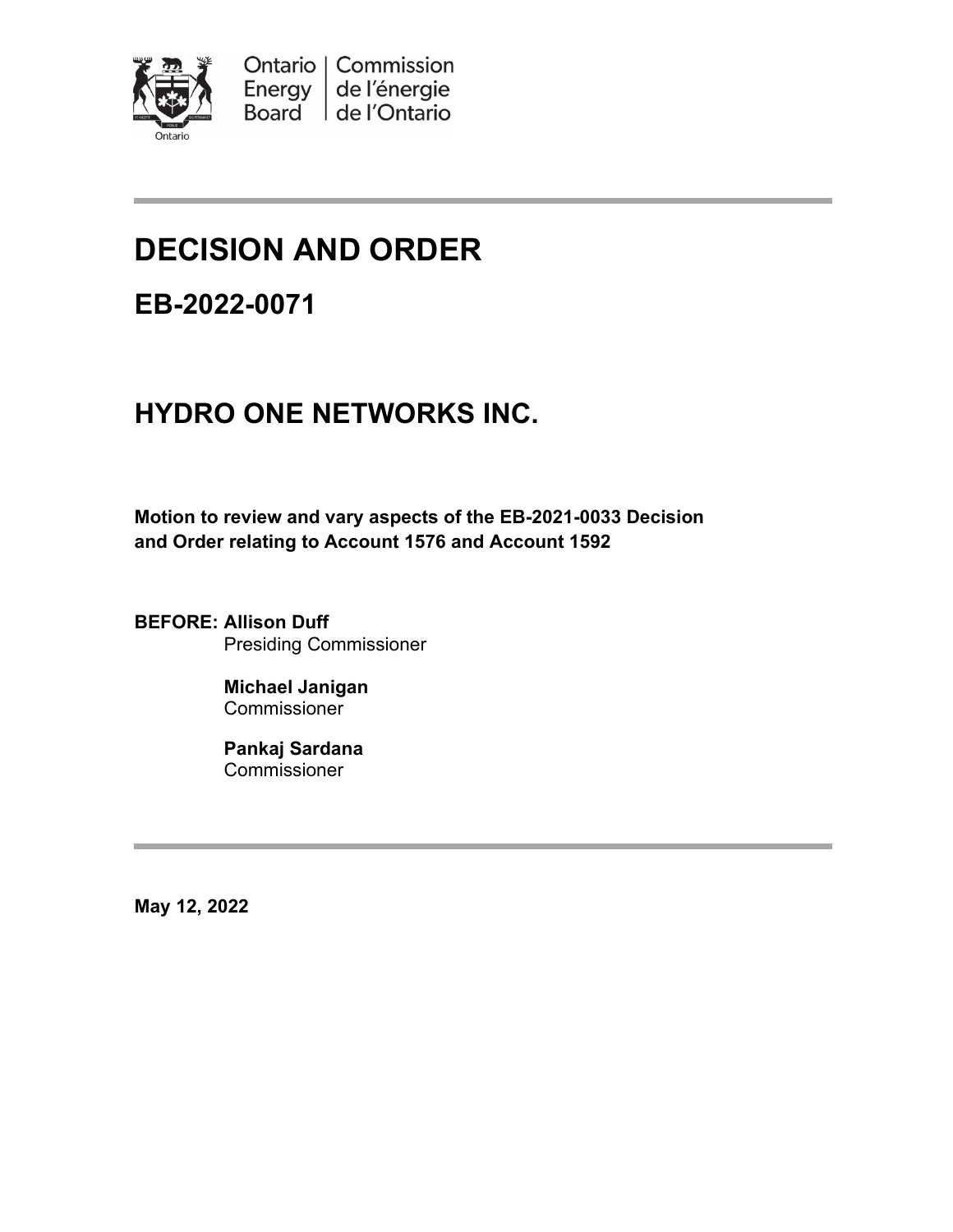### **1 OVERVIEW**

This is a decision regarding Hydro One Network's Inc. (Hydro One) Account 1592, Subaccount CCA Changes for the legacy service areas of the former Norfolk Power Distribution Inc., the former Haldimand County Hydro Inc. and the former Woodstock Hydro Services Inc. (together, the Acquired Utilities). On January 7, 2022, Hydro One filed a Notice of Motion to Review and Vary (Motion) certain aspects of the Ontario Energy Board's (OEB) Decision and Order approving Hydro One's 2022 distribution rates for the Acquired Utilities.<sup>[1](#page-1-0)</sup> In its Decision and Order on the Motion, the OEB ordered Hydro One to file updated Account 1592, Sub-account CCA Changes balances with supporting calculations for each of the Acquired Utilities. The balances in the subaccounts were ordered to be disposed in Hydro One's Custom IR proceeding for 2023 rates.<sup>2</sup>

In its submission, OEB staff noted no concerns with the sub-account balances Hydro One filed. The OEB has reviewed the evidence on record and approves the subaccount balances. It is expected that any disposition of these approved balances will be addressed in Hydro One's Custom IR proceeding for 2023 rates.

<span id="page-1-1"></span><span id="page-1-0"></span><sup>1</sup> EB-2021-0033 <sup>2</sup> EB-2021-0110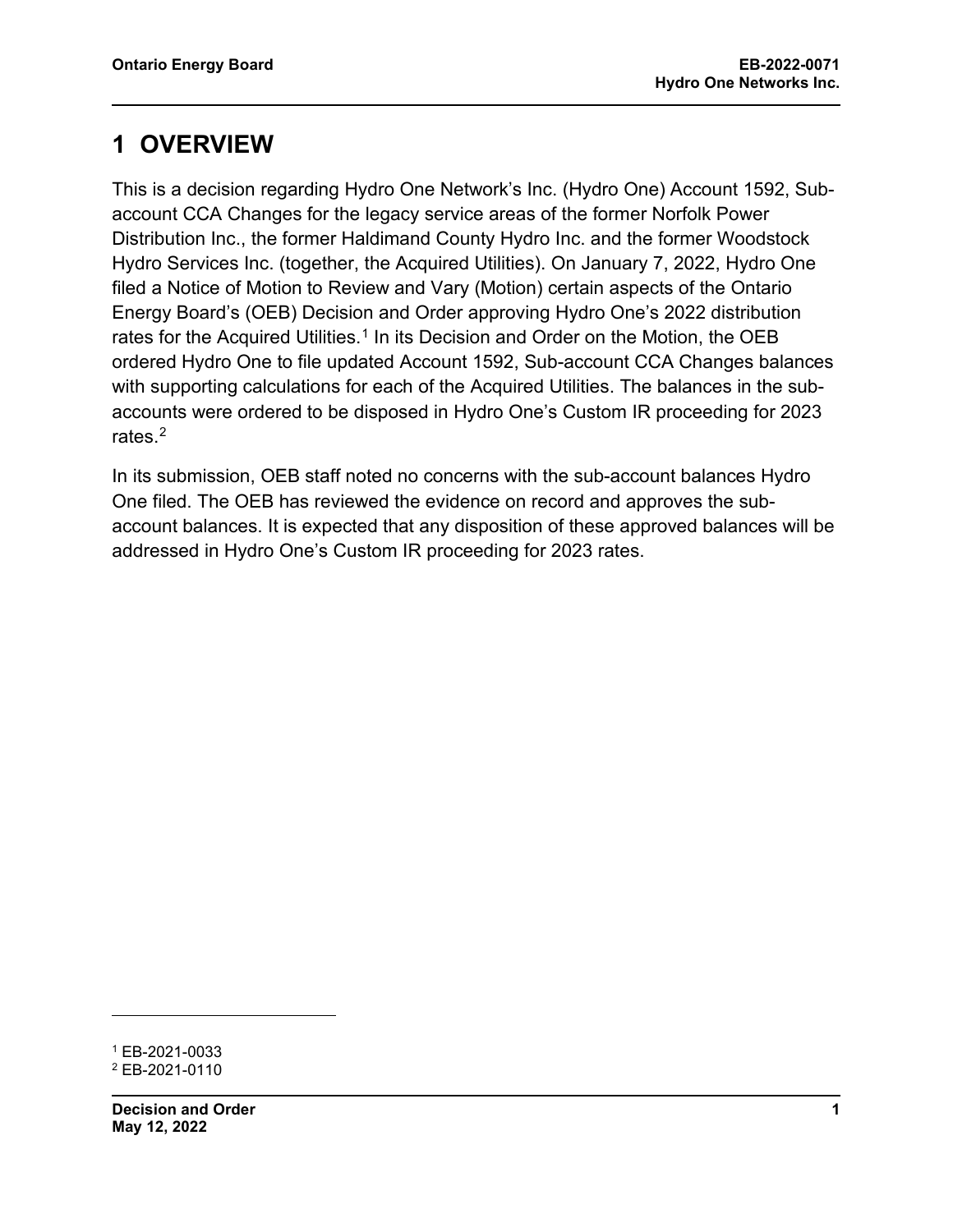### **2 DECISION**

On April 21, 2022, Hydro One filed updated Account 1592, Sub-account CCA Changes balances for each of the Acquired Utilities along with supporting calculations.

In its submission filed on April 28, 2022, OEB staff stated that it had no concerns with the balances in the sub-accounts, as filed by Hydro One. No other parties filed submissions on this issue and Hydro One did not file a subsequent reply submission.

#### **Findings**

The OEB approves Account 1592, Sub-account CCA Changes balances in Table 1, forecast to December 31, 2022 for each of the Acquired Utilities. Disposition of the approved balances will be addressed in Hydro One's Custom IR proceeding for 2023 rates. Carrying charges would need to be considered up to the effective date of any balance disposition.

| <b>Service Area</b>                    | <b>Account 1592 Sub-account CCA</b><br><b>Principal Balance</b> |
|----------------------------------------|-----------------------------------------------------------------|
| Former Norfolk Power Distribution Inc. | \$409,552                                                       |
| Former Haldimand County Hydro Inc.     | \$482,572                                                       |
| Former Woodstock Hydro Services Inc.   | \$337,486                                                       |

#### **Table 1: Forecast Balances to December 31, 2022**